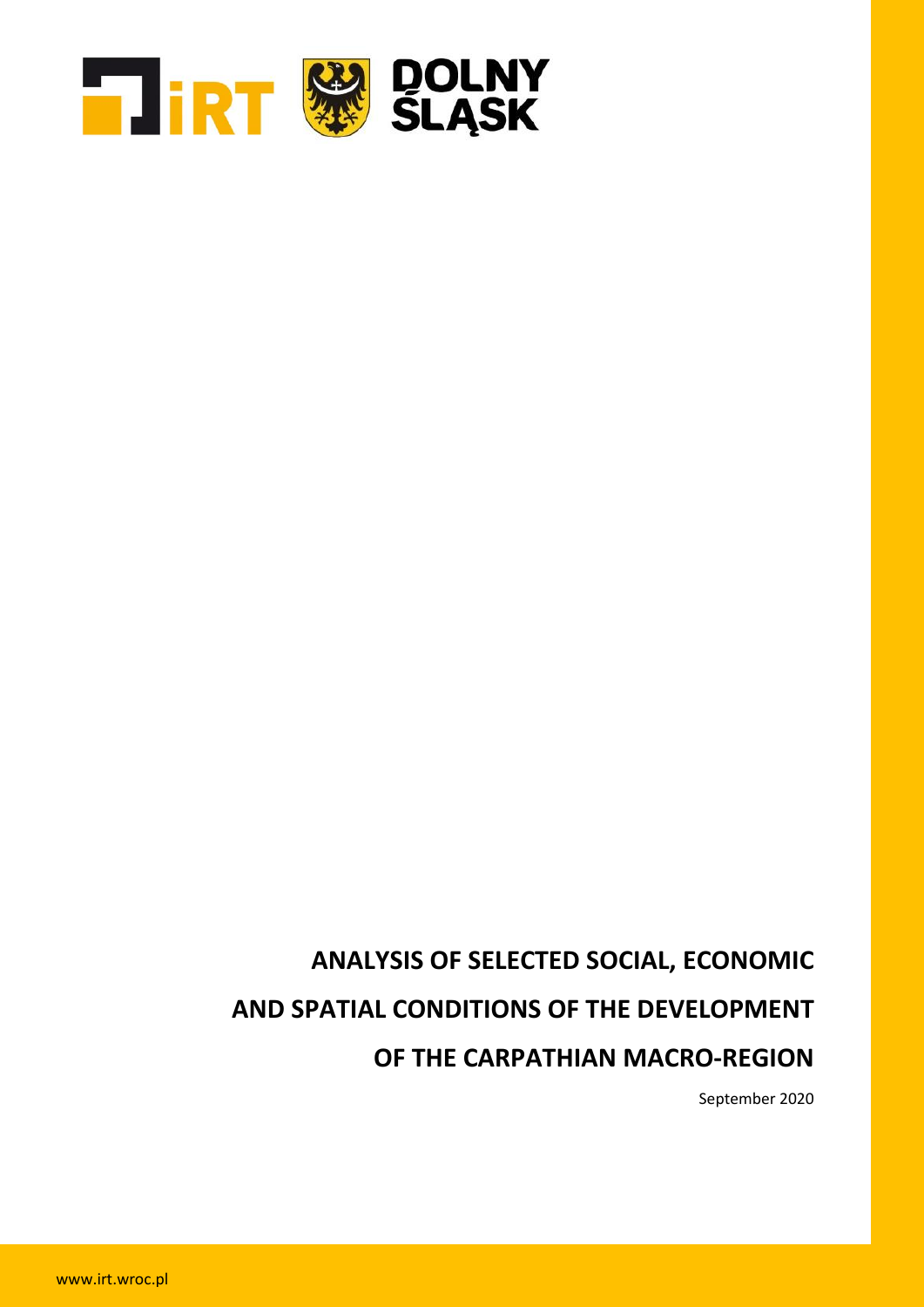

#### **COMPILATION**

Instytut Rozwoju Terytorialnego

ul. J. Wł. Dawida 1a

50-527 Wrocław

## **DIRECTOR**

Maciej Zathey

#### **DEPUTY DIRECTORS**

Magdalena Belof

Agnieszka Wałęga

### **COMPILATION COORDINATION**

Wojciech Maleszka

#### **AUTHORS**

Magdalena Belof

Piotr Chmiel

Aleksandra Cybińska

Renata Cieślak

Karolina Gmur

Marzenna Halicka-Borucka

Sławomir Książek

Marta Kukuła

Kamila Lesiw-Głowacka

Wojciech Maleszka

Katarzyna Mańkowska-Bigus

Bogusław Molecki

Małgorzata Mongiałło

Olena Mykhailovska

Maciej Nickarz

Marta Oleszczuk

Anna Pastucha

Magdalena Pietrukiewicz

Jakub Rosowski

Joanna Samulewicz

Ilona Szarapo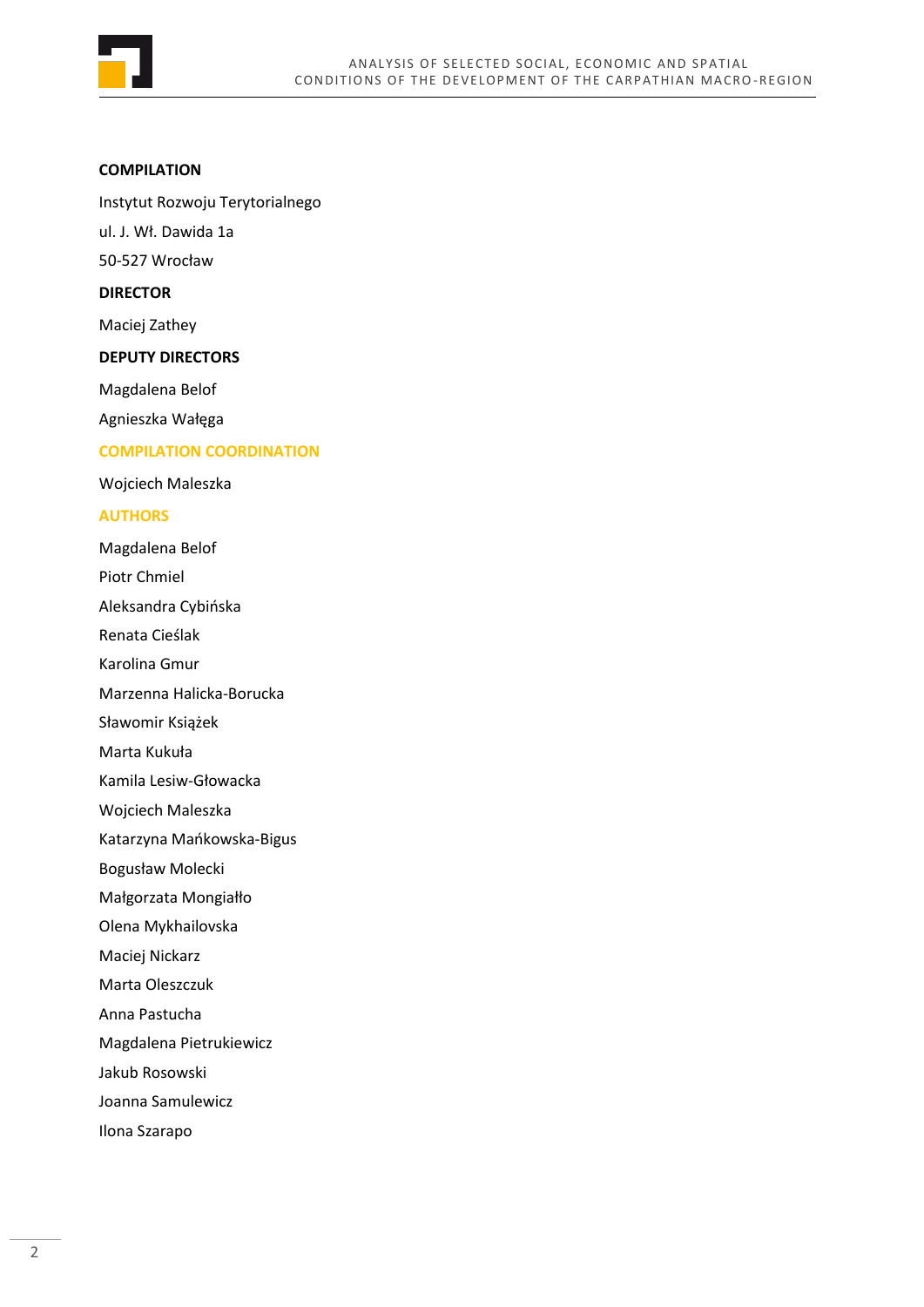

# **SUMMARY**

The location of the Carpathian Macro-region is of significant geopolitical importance, as it constitutes, inter alia, the eastern border of the European Union. It covers all or a part of 8 countries of Central and Eastern Europe, i.e. the Czech Republic, Hungary, Poland, Romania, Serbia, Slovakia, Moldova, and Ukraine. Of the countries listed 5 are members of the European Union and the remaining 3 countries (Serbia, Moldova and Ukraine) remain outside the EU block.

The Carpathian macro-region represents an essential part of the Danube Region covered by one of the four European macro-regional strategies. Of the 14 states that make up the region, 7 countries belong to the Carpathian Macro-region (in whole or in part). Poland is the only country located completely outside the Danube Region.

The analysed area is characterised by outstanding natural features and landscapes and cultural heritage values on a European scale. The Carpathian Macro-region constituting a vast mountain system of Europe, being one of the richest ecosystems in the world is characterized by a great biological diversity. About 4000 species of plants, 300 species of birds can be found there, as well as numerous species of other animals including brown bears, deer, wild boar, roe deer, lynx and wolves while the higher parts are inhabited by chamois and marmots. In the Carpathians, in addition to numerous habitats in wetlands, there are about 500 mountain lakes most often of post-glacial origin. The natural potential of the macro-region is formed among others, by 94 areas covered by the Ramsar Convention with a total area of 1 669 369 ha accounting for 2.6% of the total area of the studied territory. There are also 21 areas designated as biosphere reserves (UNESCO MaB) which constitute approximately 5% of the analysed area. The high values of the natural environment are emphasized by numerous Natura 2000 sites which currently constitute 14.2% of all Natura 2000 sites in the European Union. Another advantage is the presence of 50 national parks. In addition, the Carpathians are one of the largest forest ecosystems in Eastern Europe representing habitat for many endangered animal species and are an important element of the system of ecological links on a European scale. The Carpathian Macro-region is also characterized by significant resources of mineral and thermal waters. The largest resources of those waters belong to Hungary (1 500) and Serbia (1 000 sources). It is worth noting that despite the outstanding values of the natural environment in the Carpathian Macro-region the protection index is lower than in the Alpine Macro-region. Adequate protection of these resources will guarantee the preservation of the natural wealth and their proper management.

The resources of the cultural heritage of the Carpathians include 43 sites inscribed on the UNESCO World Heritage List, including 39 cultural and 4 natural sites which together account for approximately 11% of Europe's resources. These objects include both architectural monuments, building complexes and natural monuments, geological and physiographic formations, as well as historic sites, representing combined works of nature and man. In relation to individual countries of the Carpathian Macro-region the area is characterized by a rich cultural heritage. There are numerous monuments of historic architecture, parks and gardens, as well as many archaeological monuments located here, which make the analysed area so unique.

The Carpathian Macro-region has a dense network of transport corridors within the TEN-T core network conditioning the further infrastructural development of the area. In addition, an important factor of regional development is the functioning of the Danube Waterway representing an effective and efficient alternative to road and rail transport. Apart from the advantages associated with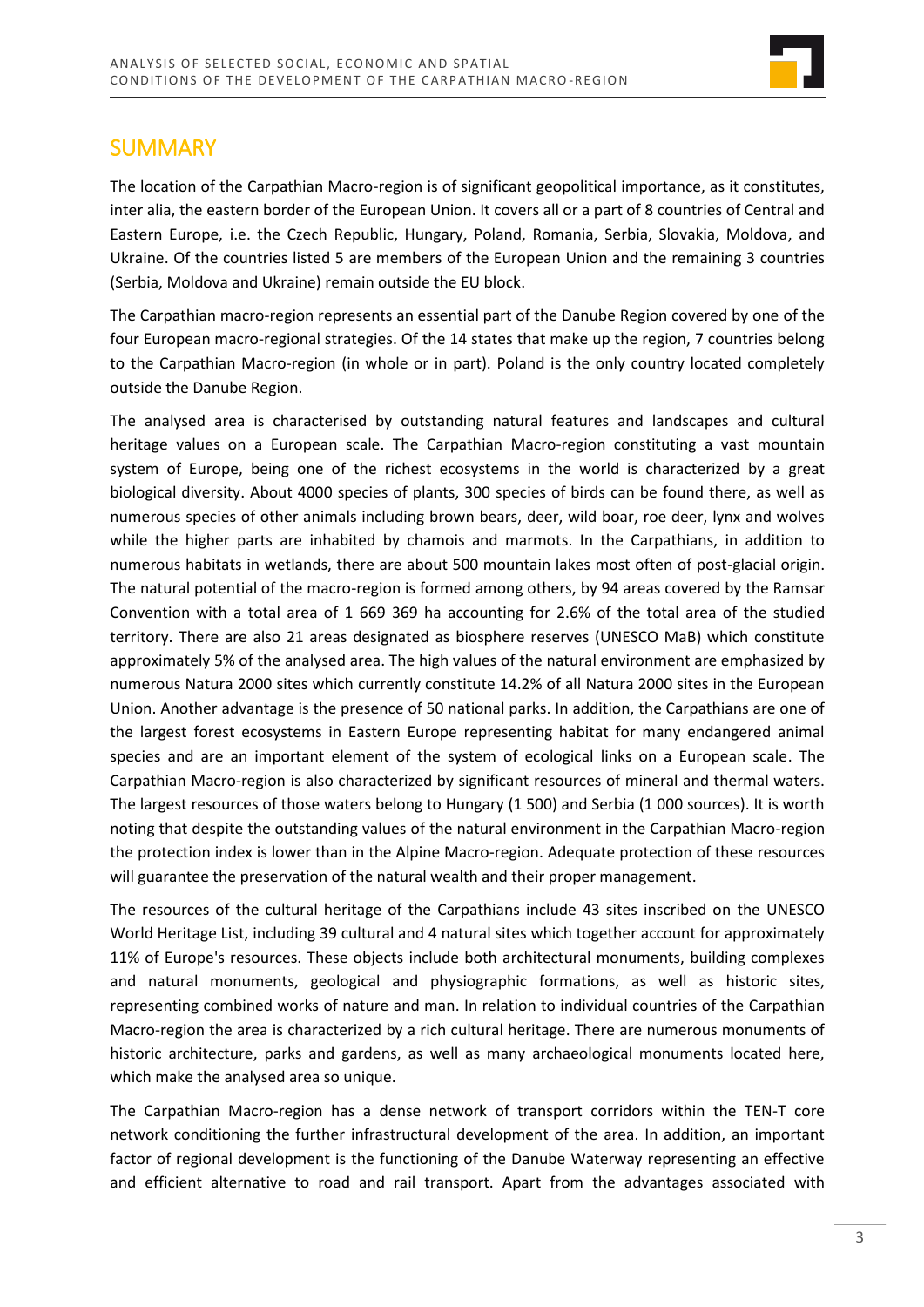

transport and communication, the Carpathian region is characterized by many development barriers including, in particular, the inconsistent network of highways and expressways, and main railway lines (different track width, different power systems, and lack of electrification). What's more, the Carpathian Macro-region is distinguished by a low density of the highway network compared to the EU's standards (developed countries), and other macro-regions of a similar mountainous nature, e.g. Alpine Macro-region. It should also be emphasized that there is no coherent transport development policy for the Macro-region which results, inter alia, in difficulties in planning cross-border transport routes between EU countries and other countries making up the analysed area.

In recent years, in the Carpathian Macro-region, a number of favourable changes have been observed in the area of transport and communication. In particular, there has been an improvement in the coherence of the motorway network (especially in the western and south-western parts of the studied area), as well as an increasing number of passengers using air transportation. In the aspects related to telecommunication, the development of the broadband network and improved access to telecommunication technology (in particular in the western part of the Carpathian region and in metropolitan areas) was observed, which contributed to the increase in the number of people using commercial and administrative services via the Internet.

The Carpathian Macro-region is characterized by significantly lower population density than the European average (107 people per km2, and 118 people per km2 respectively), as well as clear disproportions in population levels, i.e. in the northern part of the Carpathian region (mainly covering the regions of Poland, the Czech Republic and Slovakia) is far more populated than the southern part (including the regions of Romania, Serbia and southern Hungary). It should be noted that the analysed area is relatively evenly distributed in the space of the largest urban centres most of which represent strong academic centres offering a wide range of fields of study. An important group of cities with a scientific and research function include Bratislava, Bucharest, Budapest, Krakow, Brno, Lublin and Belgrade.

The Carpathian Macro-region represents the regressive area in demographic terms. In the last decade, there has been an annual successive decline in the number of inhabitants by a total of nearly 2.7, which accounted for 3.8% of the total population. The depopulation process takes place in the majority of regions belonging to the analysed territory (with the exception of Slovakia), and relatively high intensity of the phenomenon is visible in the southern part of the area (in Romania, Serbia and Hungary). It should be noted that this tendency is opposite to the direction of changes registered in the Alpine Macro-region and the European Union where a relatively large increase in the population is observed (by 4.5% and 2.3% respectively).

At present, Carpathian regions is characterised by the favourable structure of the population by age compared to Europe with a relatively high share of people of working age (66.8% of the population, 64.5% in the European Union, and 64.3% in the Alpine Macro-region), and a relatively low share of people in post-working age (17.8% of inhabitants, 20.0% in the European Union, and 21.1% in the Alpine Macro-region). This favourable structure can be found in almost all countries of the Macroregion in question (with the exception of the Czech Republic). However, a disturbing phenomenon was observed in the last decade, i.e. unfavourable transformations of the population structure by age expressed in a marked decline in the number of people aged 15-64 (a decrease by 8.5%, 1.6% decrease the European Union, and 2.0% increase in the Alpine Macro-region) with a simultaneous increase in the number of people over 65 (by 18.1%, 18.5% in the European Union, and 15.9% in the Alpine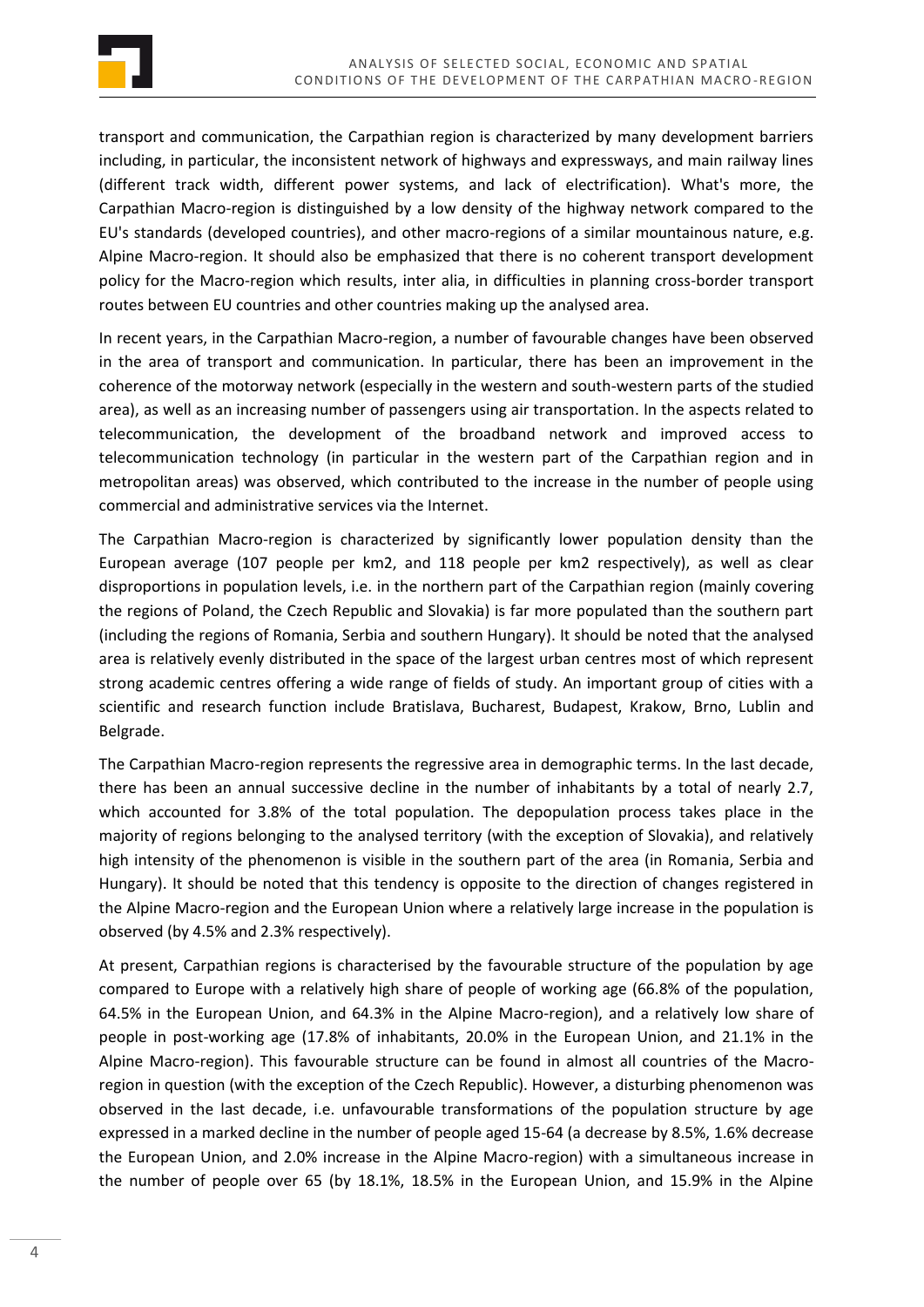

Macro-region) recorded in all countries of the analysed area (the strongest negative changes occurred in Romania, the Czech Republic, Poland and Slovakia). The consequence of these phenomena is the progressive ageing of the society in most countries of the Carpathian Macro-region (except for Ukraine), especially visible in Poland, Slovakia and Moldova, and the accumulation of its negative effects will be revealed only in the future.

The deteriorating population situation in the Carpathian Macro-region is also evidenced by the negative birth-rate (-1.7‰) with values significantly different from the European average (0.3‰) and the average value recorded in the Alpine Macro-region (0.0‰), recorded in most Carpathian regions (a particularly high negative balance of births and deaths was observed in the regions of Romania, Hungary and Serbia). Moreover, the analysed area is characterized by a negative net migration (-0.2‰) observed in most regions in the Carpathian Macro-region (especially high negative migration growth was observed in the regions of Poland and Romania). It is worth noting that this trend is opposite to the changes observed in the European Union and in the Alpine Macro-region where a clearly positive migration balance is recorded (2.3‰ and 4.9‰ respectively).

The picture of the demographic situation in the Carpathian Macro-region will not be completed without mentioning of a very low level of fertility rate compared to the rest of Europe, recorded in most Carpathian regions not ensuring generation replacement. The regions of Poland, Serbia and Slovakia are distinguished by extremely low fertility rates.

The Carpathian Macro-region is characterized by a relatively low level of education attainment (the share of people with higher education in the number of people aged 25-64 in individual regions ranging from 12.9% to 45.5%) compared to the European average (33.2%) and the Alpine Macroregion (from 17% to 54%) found in most Carpathian regions (particularly poorly educated are the inhabitants of Romania). Moreover, one can observe the low level of development of the information society in relation to the level of the phenomenon recorded in other European countries expressed in a small percentage of people with daily access to the Internet (from 49% to 84%) observed in most areas of Carpathian region (very low access to the Internet especially visible in the regions of Romania).

The Carpathian region is characterized by a relatively low level of economic wealth and living conditions of its inhabitants, in particular:

- 1) Low income of households (12178 PPS) compared to the average European level (18809 PPS) and the Alpine Macro-region (21746 PPS) recorded in most of the analysed area;
- 2) Low level of affluence of the population expressed in a relatively high percentage of people at risk of poverty or social exclusion (from 12% to 34%, 22% in the European Union); the significant poverty problem corresponding to low household incomes is especially visible in Romania and south-eastern Hungary);
- 3) Relatively poorer housing conditions (the average number of rooms in residential buildings per inhabitant in individual regions ranged from 1.0 to 1.6 rooms) compared to the average level recorded in Europe (in Alpine countries it was from 1.2 rooms per inhabitant up to 1.8 rooms) occurring in most regions of the analysed area (especially in the regions of Romania, Slovakia, Serbia and Poland);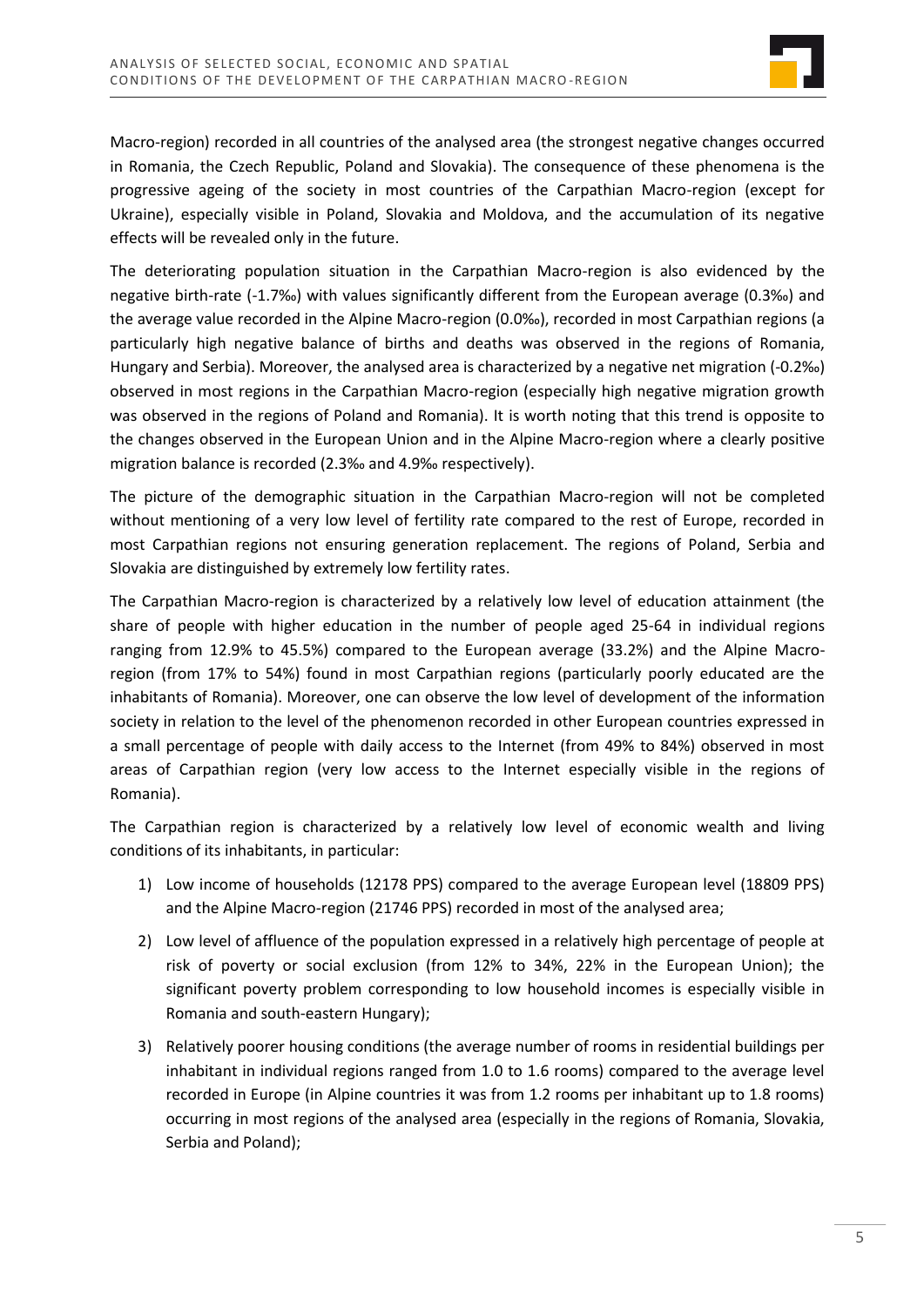

4) Low level of access to public services (279 doctors per 100000 inhabitants) compared to other European countries (in the Alpine Macro-region it was 398 doctors per 100000 inhabitants) is typical for almost all Carpathian regions (in regions of Romania, Hungary and Poland this phenomenon reaches very low level); however one should note the increase in household incomes recorded in recent years in all regions of the Carpathian Macro-region.

The Carpathian Macro-region is distinguished by a weak macroeconomic condition which is reflected in the persistently low value of gross domestic product per capita (20811 PPS) compared to the rest Europe (31407 PPS) and the Alpine Macro-region (36782 PPS) despite the relatively high dynamics of its changes (by as much as 50%) recorded in recent years. Almost all regions of Carpathians (with the exception of the 3 regions covering metropolitan areas) are characterized by significantly lower GDP than the average in the European Union (extremely low GDP values are recorded, in particular, in the regions of Romania and Serbia, south-eastern Hungary, and south-eastern Poland). On the other hand, a positive development tendency is an increase in the value of gross domestic product per capita observed over recent years in all Carpathian regions with a relatively high dynamics of change especially in the regions of Romania which, so far, had the lowest GDP in the European Union, as well as in the regions of Hungary and the Czech Republic.

The Carpathian region is characterized by a relatively low level of employment (the employment rate stands at 67.8%) and remains below the average value for Europe (69.5%) and Alpine Macro-region (74.3%), which can be seen in almost all countries of the macro-region (with the exception of the Czech Republic and Hungary). Moreover, a significant feature of the analysed territory is a strong diversification of the unemployment level manifested by much higher unemployment in the regions of Serbia and Slovakia, as well as in the regions of south-eastern Poland, north-eastern Hungary, and south-eastern Romania. It should be noted, however, that in recent years there has been an increase in the level of employment (from 7.3% to 16.3%) with dynamics exceeding the average European value (increase by 5.4%) and the average value in the Alpine Macro-region (increase by 3.1%), typical for all countries of the Carpathian region (in particular, the high intensity of changes is evident in Serbia and Hungary). In addition, a decrease in the unemployment rate recorded in most Carpathian regions was visible (particularly favourable changes in the scope of this phenomenon took place in regions of Poland).

The most distinguished part of the economic structure of the Carpathian Macro-region is the persistent high share of the agricultural sector observed in most regions far above the European average (especially in the regions of Romania, Hungary, Serbia, Ukraine and Moldova the agriculture is the dominant sector of economic activity). At the same time, the analysed area has a low share of the service sector that is much lower than the European average which is typical of most Carpathian regions (with the exception of regions covering large cities in which service activities are concentrated).).

An additional barrier to the economic development of the Carpathian Macro-region is the low productivity of the economy (the value of the gross domestic product generated by an employed person was 43730 PPS) in relation to the rest of Europe (65324 PPS) and the Alpine Macro-region (73658 PPS); almost all regions of the analysed area (except for 2 regions covering cities with metropolitan functions) are distinguished by a much lower economic productivity index than the average value in the European Union (extremely low productivity is observed especially in the regions